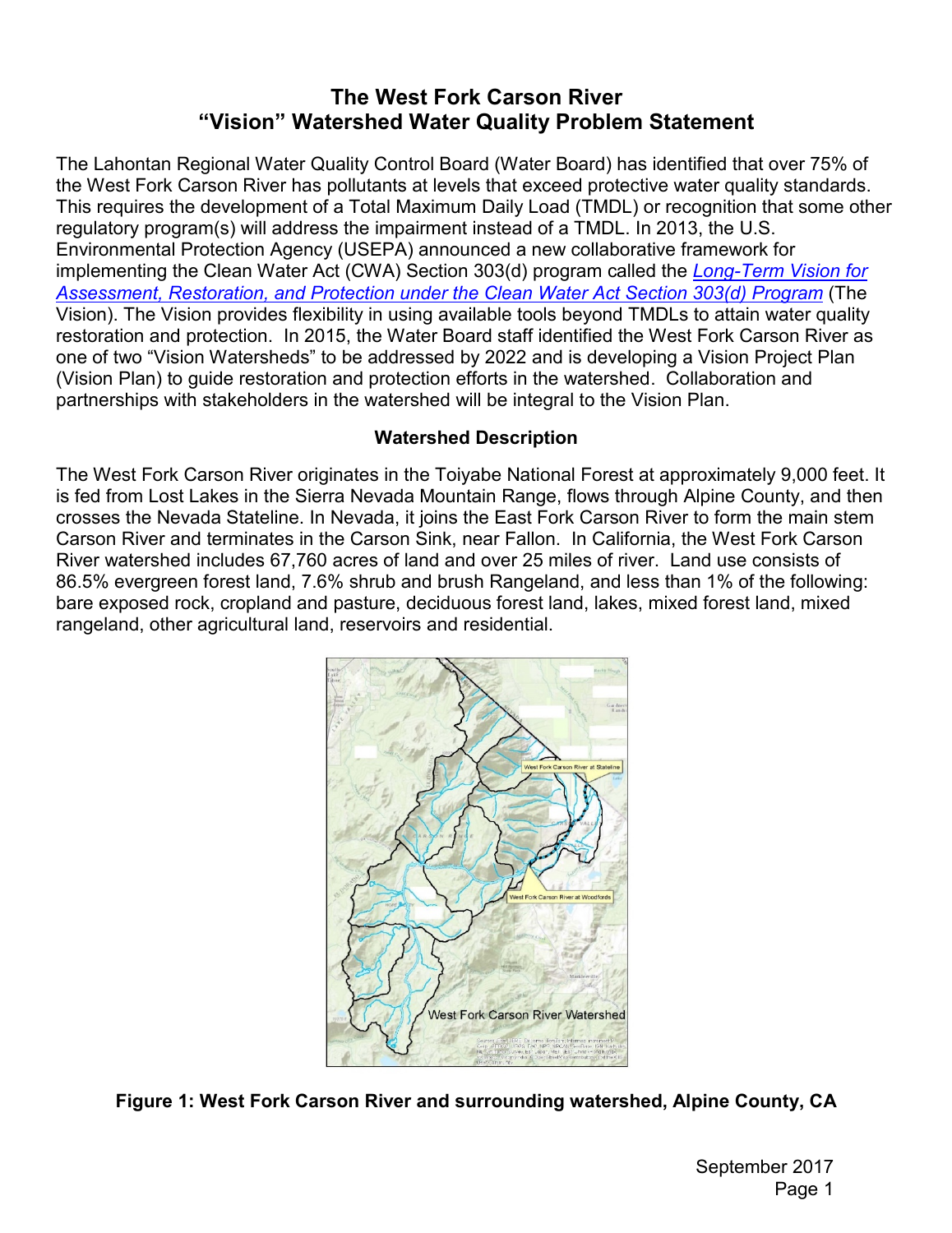## **Water Quality Standards**

The Water Quality Control Plan for the Lahontan Regional (Basin Plan) established water quality standards (beneficial uses and water quality objectives) for the West Fork Carson River as two separate reaches: West Fork Carson River at Woodfords (upper reach) and West Fork Carson at Stateline (lower reach).

The upper reach is designated for the following beneficial uses: Municipal (MUN), Agricultural Supply (AGR), Industrial Service Supply (IND), Ground Water Recharge (GWR), Water Contact Recreation (REC-1), Non-Contact Recreation (REC-2), Commercial and Sportfishing (COMM), Cold Freshwater Habitat (COLD), Wildlife Habitat, Rare, Threatened, or Endangered Species (RARE) and Spawning, Reproduction, and development (SPWN). In addition to MUN, AGR, IND, GWR, REC-1, REC-2, COMM, RARE and SPWN, the lower segment is also designated for the following beneficial uses: Freshwater Replenishment (FRSH), Navigation (NAV) and Hydropower Generation (POW). In addition to the water quality objectives which apply to all surface waters within the Lahontan Region, the Basin Plan includes site-specific objectives for the West Fork Carson River (see page 3-3 of the Basin Plan). Site specific objectives for the West Fork Carson River are listed below:

| <b>Surface Waters</b>                                                 | <b>TDS</b> | CI  | SO <sub>4</sub> | Total P | B    | <b>Total N</b> | <b>TKN</b> | NO <sub>3</sub> -N |
|-----------------------------------------------------------------------|------------|-----|-----------------|---------|------|----------------|------------|--------------------|
| <b>West Fork Carson</b><br><b>River at Woodfords</b><br>(upper reach) | 55         | 1.0 | 2.0             | 0.02    | 0.02 | 0.15           | 0.13       | 0.02               |
| <b>West Fork Carson</b><br><b>River at Stateline</b><br>(lower reach) | 70         | 2.5 | 2.0             | 0.03    | 0.02 | 0.25           | 0.22       | 0.03               |

**Table 1 - Site Specific Objectives (mg/L)\***

\*Mean of monthly mean for the period of record

## **Water Quality Impairments**

The Water Board is required to routinely assess water quality monitoring data for the Region's surface waters to determine if they contain pollutants at levels that exceed protective water quality standards. Waters with pollutants that exceed protective water quality standards are placed on the State's Clean Water Act 303(d) List. The 2012 CWA 303(d) List included the West Fork Carson River for exceedances of several analytes. For listing purposes, exceedances in the 25 miles of the West Fork Carson River were divided into three segments. The following table includes those segments, listings, and impairments:

| Table 2 - Water Quality Segments, Listings and Impairments |  |
|------------------------------------------------------------|--|
|------------------------------------------------------------|--|

| <b>Segment</b>            | <b>Assessed</b><br><b>Area</b> | Listings                           | <b>Beneficial Uses</b><br>Impaired* |
|---------------------------|--------------------------------|------------------------------------|-------------------------------------|
| <b>Carson River, West</b> | 19 miles                       | Chloride, Nitrate, Nitrogen,       | <b>Cold Freshwater</b>              |
| Fork (Headwaters to       |                                | Phosphorus, Sulfates, Total        | Habitat (COLD)                      |
| Woodfords)                |                                | <b>Dissolved Solids, Turbidity</b> |                                     |
| <b>Carson River, West</b> | 3.7 miles                      | Chloride, Fecal Coliform, Nitrate, | <b>Cold Freshwater</b>              |
| Fork (Woodfords to        |                                | Nitrogen, Sulfates, Total          | <b>Habitat and Water</b>            |
| Paynesville)              |                                | <b>Dissolved Solids, Turbidity</b> | <b>Contact Recreation</b>           |
|                           |                                |                                    | (COLD and REC-1)                    |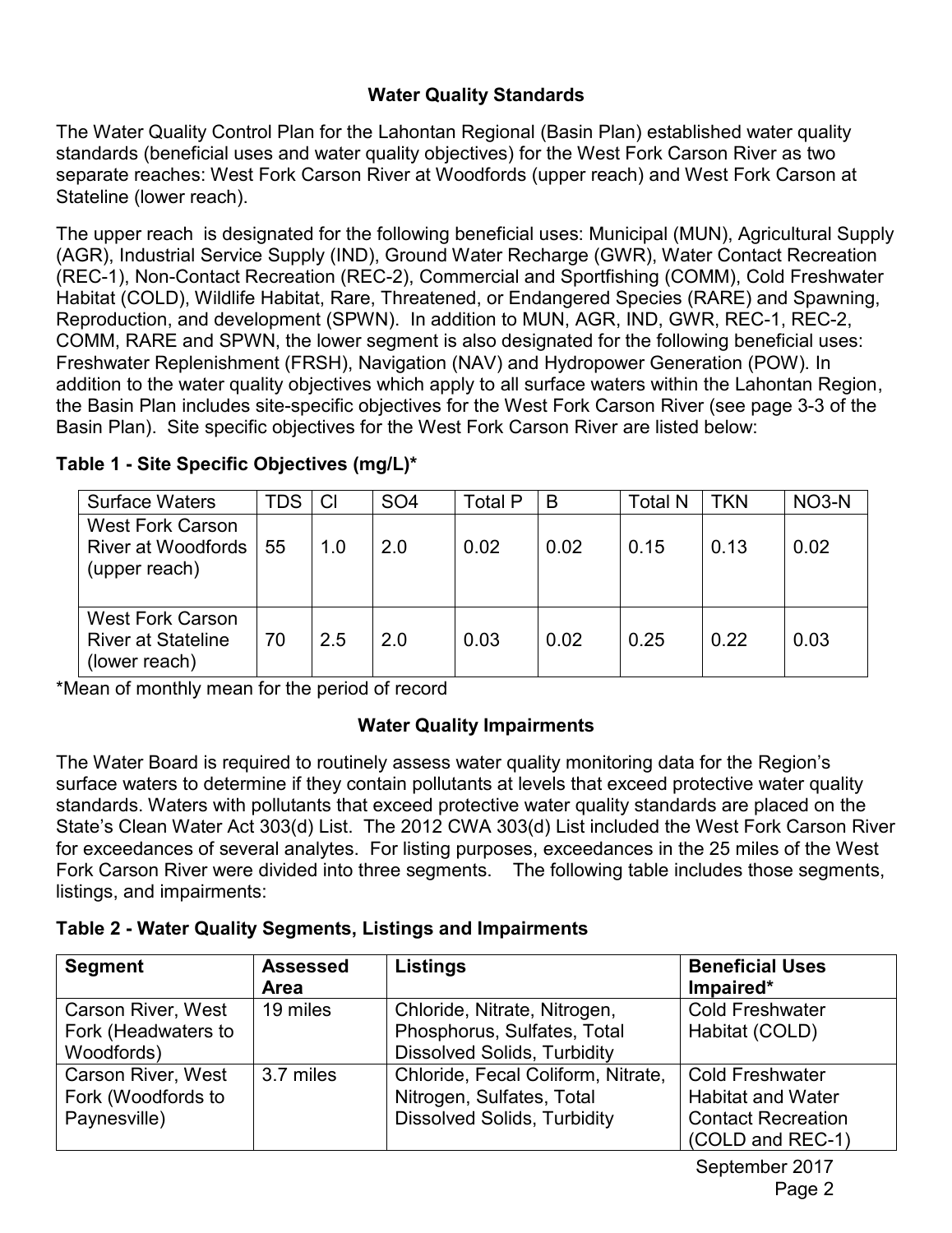| <b>Carson River, West</b> | 2.4 miles | <b>Fecal Coliform</b> | <b>Water Contact</b>      |
|---------------------------|-----------|-----------------------|---------------------------|
| Fork (Paynesville to      |           |                       | <b>Recreation (REC-1)</b> |
| State Line)               |           |                       |                           |

\*These are the current beneficial use impairments listed in the integrated report. Additional beneficial use impairments may be determined after a more complete data assessment to be done as part of the Vision Project.

### **Defining Reaches for Assessment Purposes**

Since the 2012 CWA 303 (d) List, in consideration of new data, and to ensure accurate and efficient assessment of the health of the waters in the West Fork Carson River, Water Board staff has further divided the river segments. Moving forward, the new segmentation of the river will allow for a scientific assessment of water quality as it relates to land-use and available data. It will allow staff to develop the Vision Plan in a watershed-wide, holistic approach. The new segments are listed in the table below:

| New Waterbody Segment for<br>CWA 303(d) 2018 Listing<br>Cycle | Old Segment from 303(d) 2012<br><b>Listing Cycle</b>         | Begin/End of New Segment     |
|---------------------------------------------------------------|--------------------------------------------------------------|------------------------------|
| <b>Carson River, West Fork</b>                                | <b>Carson River, West Fork</b>                               | Headwaters to end of Hope    |
| (Headwaters to Hope Valley)                                   | (Headwaters to Woodfords)                                    | Valley                       |
| <b>Carson River, West Fork</b>                                | <b>Carson River, West Fork</b>                               | End of Hope Valley to        |
| (Hope Valley to Woodfords)                                    | (Woodfords to Paynesville)                                   | Woodfords                    |
| <b>Carson River, West Fork</b><br>(Woodfords to Stateline)    | <b>Carson River, West Fork</b><br>(Paynesville to Stateline) | Woodfords to CA/NV Stateline |

#### **Table 3 - Newly Defined Segments**

Once a waterbody is placed on the CWA 303(d) List, the development of a TMDL or some other regulatory program(s) to address the impairment is required.

#### **Historic (Legacy) and Current Land Use Impacts on Water Quality**

The upper reach of the West Fork Carson River begins at the Faith Valley Meadow complex, then flows along and crosses Blue Lakes Road and Highway 89 before eventually reaching the Town of Woodfords. Several meadow sections throughout this reach have high, unstable banks and incised channels leading to over-banking only during very high flows. Some factors that could have led to these conditions are channel straightening, constrictions by bridges or rangeland livestock grazing. Many of these meadows could be impacted by legacy grazing that took place between 1850 and 1980. Parts of the river close to the road, including bridges could also have water quality impacts from abrasives used for winter road maintenance that are delivered to the river. Heavy erosion also occurred during the 1997 flood. Today, the most dominant land uses include recreation, camping, fishing and winter activities.

The lower reach of the West Fork Carson River from Woodfords to the Nevada state line is primarily dominated by pastureland and rural residences. There are several water diversions that deliver irrigation water to pasture lands. Some pastures are irrigated with treated wastewater effluent supplied by South Tahoe Public Utility District. Irrigation and irrigation return flow using diverted surface water or treated wastewater have potential water quality impacts.